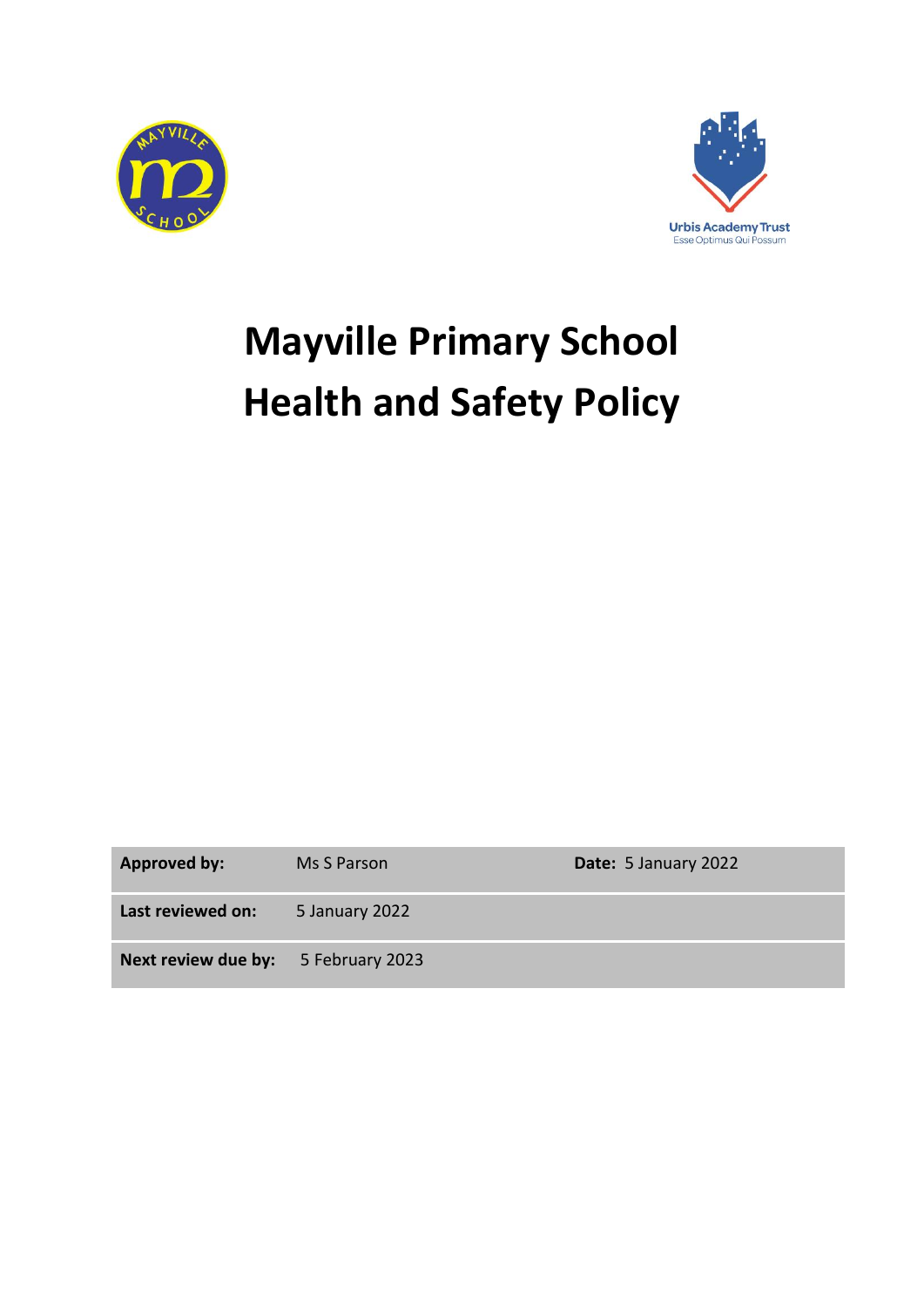# **1. STATEMENT OF GENERAL POLICY**

- 1.1 This policy is in addition to the London Borough of Waltham Forest Health and Safety Manual and Health and Safety Guidance for Educational Establishments in order to benefit staff, pupils, visitors and other users of the premises. Copies of the health and safety documents are located in the staff room.
- 1.2 Our policy deals with those aspects over which the headteacher has control and covers safety associated with the building structure, plant, fixed equipment and services for which other officers of the authority also have responsibility. It describes how the headteacher discharges her responsibilities in respect of staff, pupils and visitors.

# **2. PURPOSE**

- 2.1 The aim of the policy is to:
	- Ensure that all reasonably practical steps are taken to ensure the health, safety and welfare of all persons using the premises.
	- Ensure that all reasonably practical steps are taken to ensure the health and safety of staff, pupils and other supervising adults participating in off-site visits.
	- Establish and maintain safe working procedures amongst staff and pupils.
	- Make arrangements for ensuring safety and absence of risks to health in connection with the use, handling, storage and transport of articles and substances.
	- Develop safety awareness amongst staff, pupils and other supervising adults.
	- Formulate and implement effective procedures for use in the event of fire and other emergencies.

# **3. GUIDELINES**

# **3.1 Responsibilities**

- 3.1.1 The maintenance of a healthy and safe school is the shared responsibility of the whole school community.
- 3.1.2 The **Trustees** will:
	- Decide and ratify the policy
	- Give strategic guidance
	- Monitor and review health and safety issues through the Audit/Risk, Premises and Personnel Committee, reporting back through the Chair of the Sub-Committee to the Board of Trustees
	- Ensure adequate resources for health and safety are available
	- Ensure that the school has PPE as required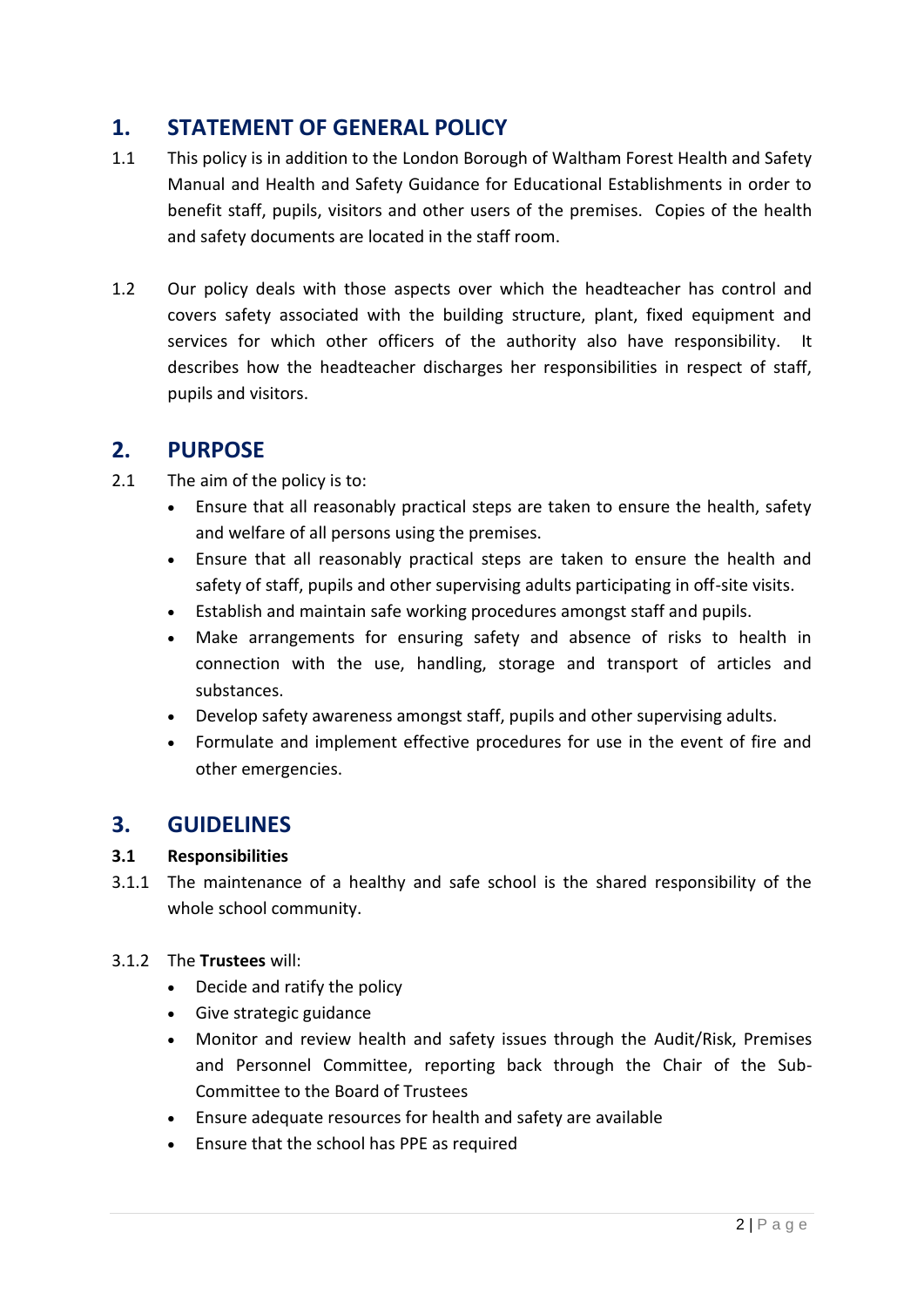- Recognise their responsibility under the Health and Safety at Work Act 2015 so far as is reasonably practicable to:
- a) Provide equipment and systems of work, which are safe, and without risks to health.
- b) Make arrangements for handling, storage and transportation of articles and substances.
- c) Provide adequate training, information, instruction and supervision to enable all staff employed in the school and pupils to perform their work safely and efficiently.
- d) Promote the development and maintenance of sound safety, health and welfare practices.
- e) Maintain the premises in a condition that is safe and without risks to health and the maintenance of access to and from the premises.
- f) Provide and maintain a working environment that is safe, without risk to health and adequate as regards welfare facilities for staff, pupils and other supervising adults.
- g) Ensure sufficient funds are available to provide, as necessary, protective clothing/equipment to all staff employed in the school, for the safe use of machinery, equipment and substances.
- h) Maintain a close interest in all the health and safety matters in so far as they affect activities in the premises under the control of the school.

# 3.1.3 The **Headteacher** will:

- Be responsible for the day-to-day implementation of school safety organisation
- Develop a culture of safety throughout the school
- Report to trustees on pertinent issues through the Audit/Risk, Premises and Personnel Committee
- Report accidents and incidents of violence to the Audit/Risk, Premises and Personnel Committee on a termly basis
- Liaise with outside agencies able to offer expert advice
- Ensure that all staff fulfill their duties to co-operate with the policy
- Formulate and co-ordinate safety procedures
- Review first aid, fire/evacuation and risk assessment procedures with relevant staff, on an annual basis, or as and when necessary, reporting back to the Audit/Risk, Premises and Personnel Committee.
- Ensure relevant staff have access to appropriate training
- Meet with the site manager and administration officer on a weekly basis to manage site issues
- Report to the site manager and administration officer any defects and hazards that are brought to her notice.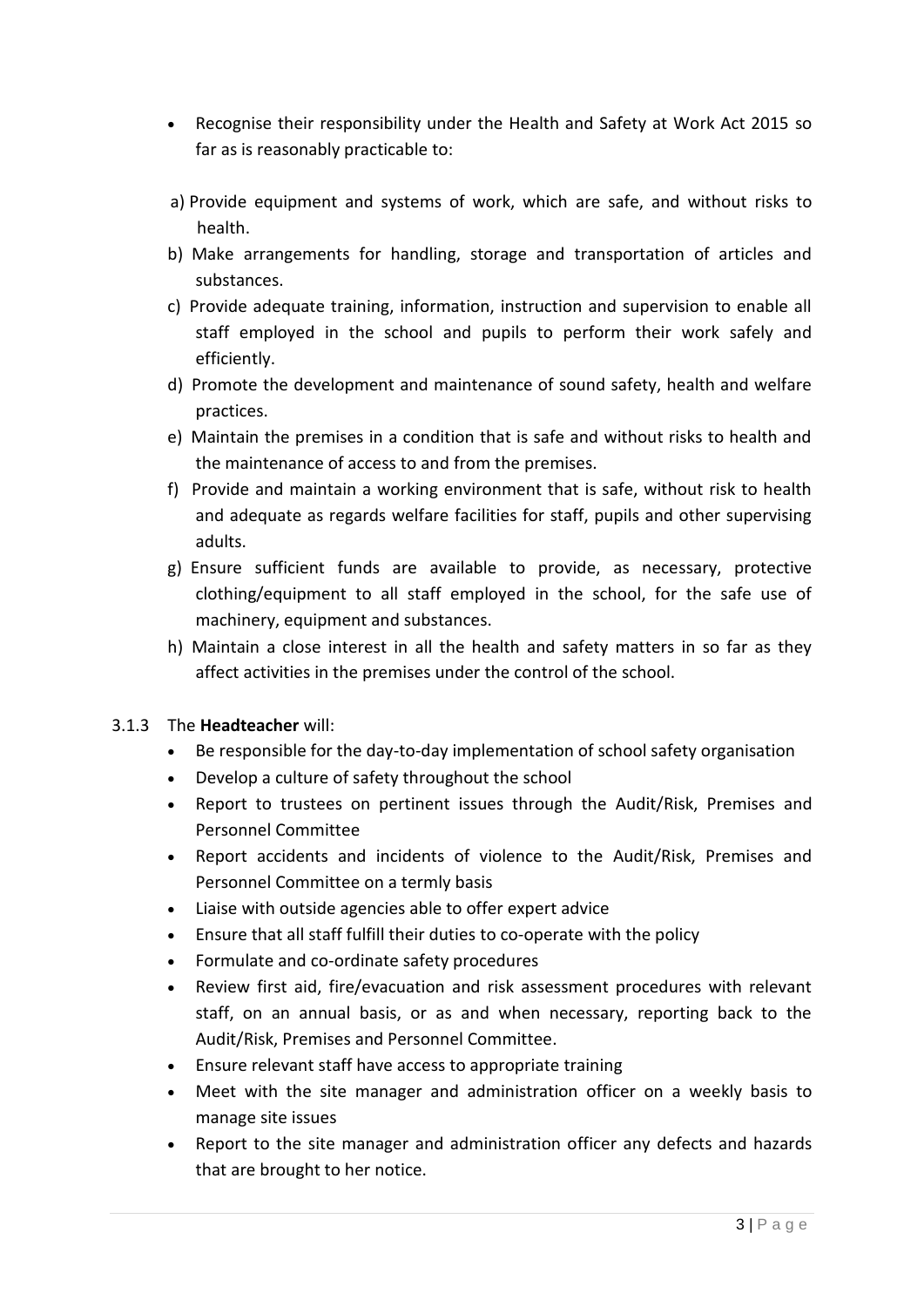# 3.1.4 All **staff** will:

- Ensure that they have read the Health and Safety Policy
- Fully support all health and safety arrangements
- Take reasonable care of their own health and safety and that of others who may be affected by their actions
- Ensure, as far as is reasonably practicable, that their classroom or office is safe.
- Use equipment safely
- Ensure, as far as is reasonably practicable, that pupils use equipment safely
- Report situations which may present a serious or imminent danger to the headteacher, site manager or administration officer
- Report any defects and hazards to the site manager through recording in his file in the school office
- Report any concerns of abuse to pupils to the headteacher/DSL who is the child protection officer
- Complete an 'Accident / Incident form, available from the SBM in the School Office, in the event of a significant accident or incident of violence
- Photos and information are in the staffroom to inform all staff of any pupils with medical needs or who may need specific handling, to ensure the health and safety of pupils or staff. Supply staff are asked to familiarise themselves with this.

# 3.1.5 The **Site Managers** will:

- Ensure that they are familiar with the school's Health and Safety Policy
- Conduct a termly health and safety survey with the SBM and Health and Safety Representative
- Conduct a half-termly site check with the SBM
- Meet with the headteacher/SBM to manage site issues
- Ensure that all cleaning staff are aware of any implications of the Health and Safety Policy as it affects their work activities e.g. storage arrangements for materials, equipment, substances etc. (Cleaning staff are contractors from Atlas)
- Report to the headteacher and SBM any defects and hazards that are brought to their notice
- Ensure that everything received from suppliers (for direct school use), machinery, equipment, substances etc. is accompanied by adequate information and instruction prior to use
- Test and record the fire alarms and fire doors weekly
- Inform the headteacher/SBM whenever contractors are due to enter the school to undertake maintenance, service or works contracts
- Maintain a record of hazardous substances used for cleaning and similar purposes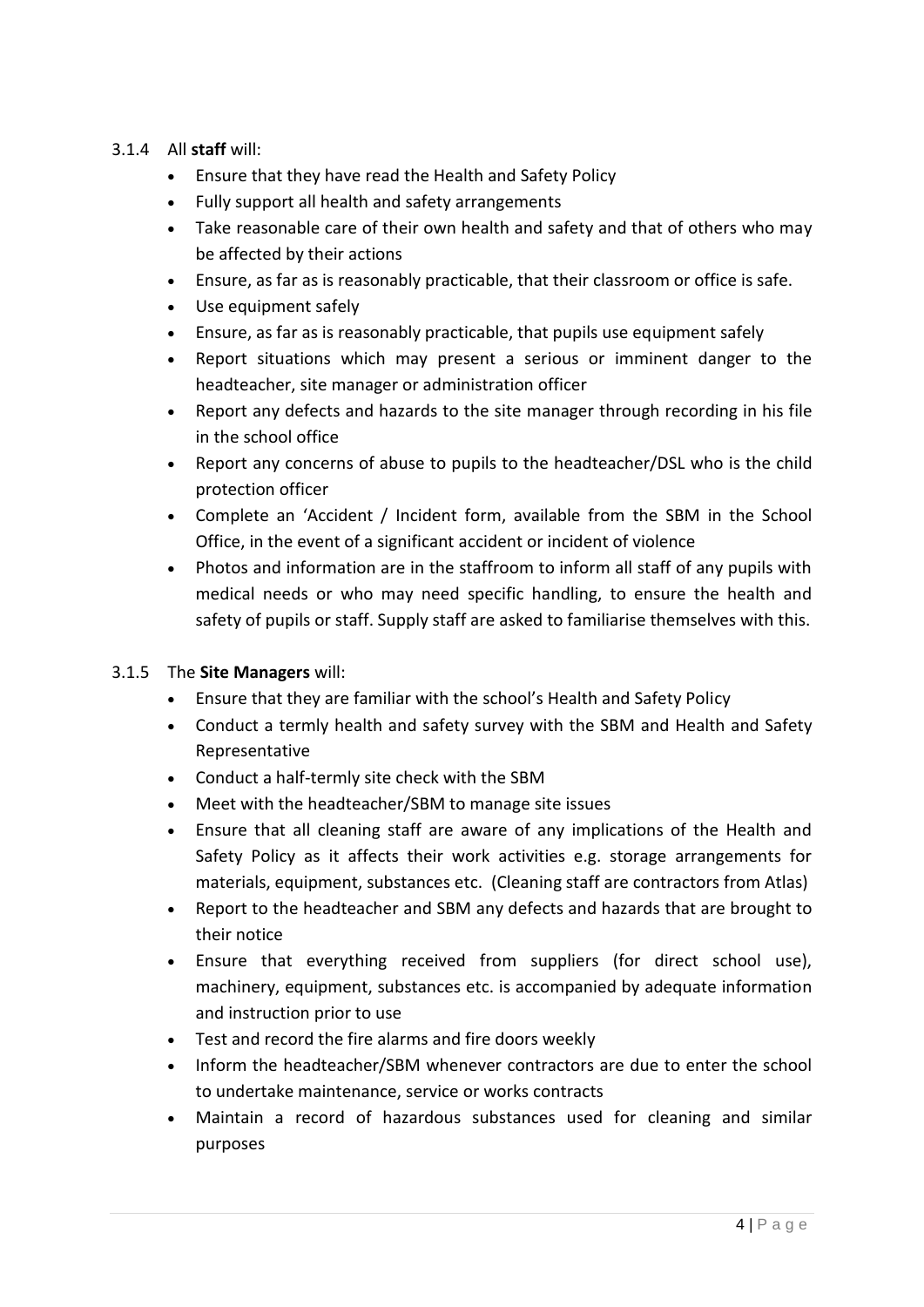# 3.1.6 The **Health and Safety Representative** will:

 Conduct a termly health and safety survey with the headteacher, link trustee and site managers and report back to the Audit/Risk, Premises and Personnel Committee.

# 3.1.7 The **Administration Officer** will:

- Report to the headteacher and site manager any defects and hazards that are brought to her notice
- Liaise with the site manager when organising health and safety works
- Report to the headteacher and audit/risk committee on any financial implications for health and safety issues
- Meet with the headteacher and site manager on a weekly basis to manage site issues if any arise
- Ensure persons booking the school for a letting will be sent a copy of the Health and Safety Policy. Lettings are managed by Strictly Education. Due to COVID- 19 the school will not undertake any lettings.

# 3.1.8 **Subject Leaders** will:

 Ensure staff and any other supervising adults are aware of any matters pertaining to health and safety in their particular curriculum areas.

# 3.1.9 The **Senior Midday Supervisors** will:

- Report any health and safety concerns at lunchtime to the headteacher/SBM/welfare officer
- Ensure 'Accident / Incident forms are completed for any serious incidents, file forms and send originals to the Corporate Health and Safety Unit of the LEA and hand to the SBM.

#### 3.1.10 **Pupils** are expected to:

- Exercise personal responsibility for the safety of themselves and classmates
- Observe standards of dress consistent with safety and/or hygiene
- Follow the safety rules of the school and in particular the instructions of teaching staff given in an emergency
- Use and not willfully misuse, neglect or interfere with things provided for their safety
- Wash their hands regularly for 20 seconds and follow their teachers guidance.

# 3.1.11 **Parents** are expected to:

• Support the school in any health and safety matters reported to them on newsletters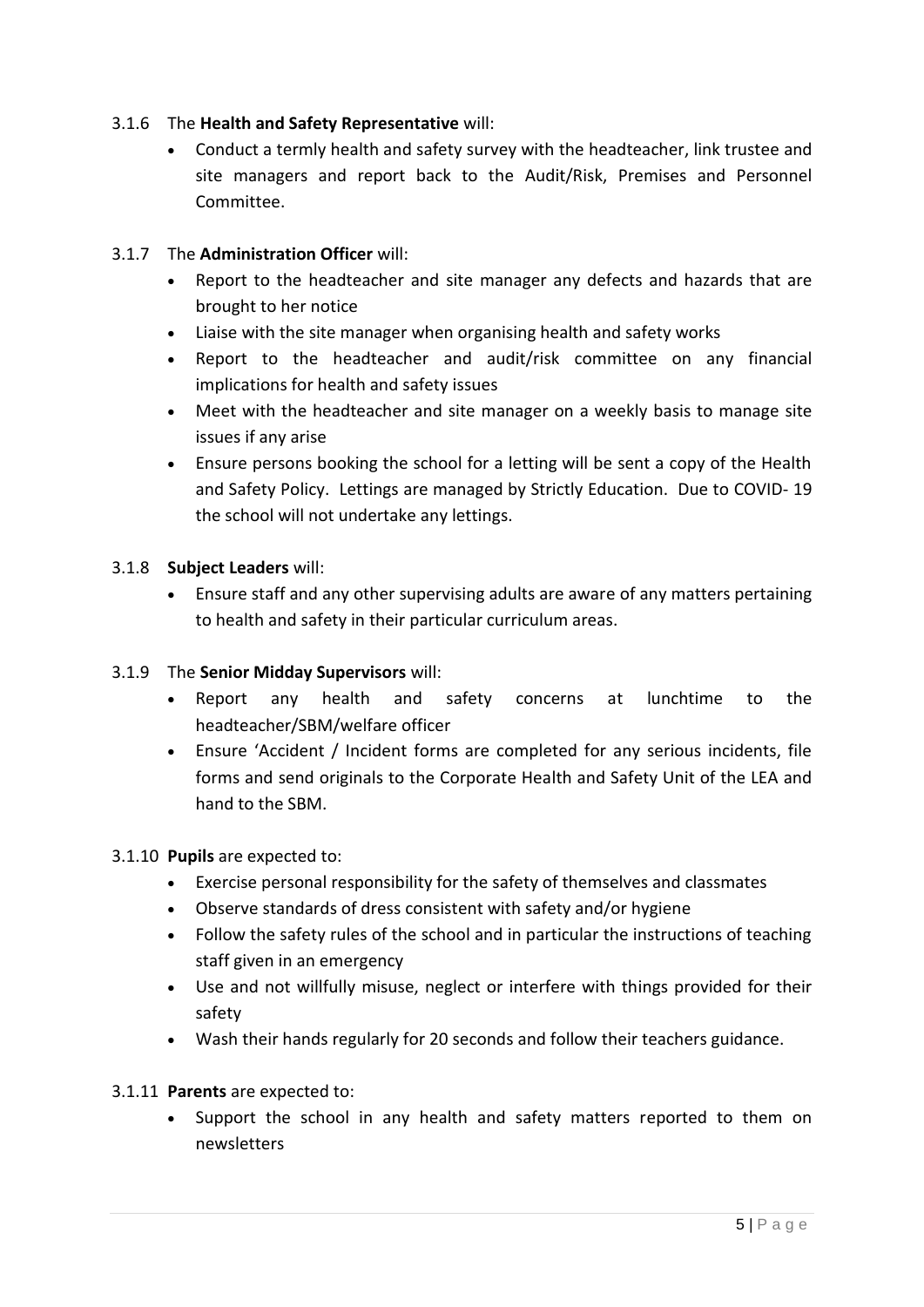# **4. ARRANGEMENTS**

- a) All incidents, ailments and treatment are reported in the accident book
- b) More serious accidents or incidents of violence are recorded on 'Accident / Incident Investigation' forms obtainable from the school office
- c) Parents are contacted if there are any doubts over the health or welfare of a pupil
- d) In the event of a serious incident an ambulance is called and parents are contacted immediately. If the parent cannot be contacted then a member of staff accompanies the pupil to hospital. Parents are asked to go immediately to the hospital
- e) If staffs are concerned about the welfare of a pupil they should place the information on CPOMS immediately and complete the concern form and email/hand to DSL/headteacher. If an injury to the back/head or neck has been sustained, the pupil should not be moved
- f) Staff should complete the accident book for employees if they sustain an injury at work. The book can be obtained from the school office. An injured member of staff or other supervising adult should not continue to work if there is any possibility that further medical treatment is needed. The member of staff or other supervising adult concerned should seek medical advice without delay.

# **4.1 Administration of Medicines**

- a) Our trained first aiders administer medicines for chronic or long-term conditions
- b) Medicines are stored in a cupboard and fridge, out of the reach of small children. Staff record the time medication is given and sign the record sheet
- c) Parents give written consent to authorise first aiders to administer medication Staff will only administer medication that has been prescribed by a doctor
- d) Medication for asthma is stored in the medical room. Pupils are supervised by a first aider when taking their asthma medication
- e) Parents are informed if their child's inhaler or the schools' emergency inhaler is administered in school.

# **4.2 Climbing frame**

- a) One member of staff or midday supervisor closely supervises the use of the climbing frame at playtimes.
- b) Pupils should not use the climbing frame until a member of staff or a midday supervisor is in attendance.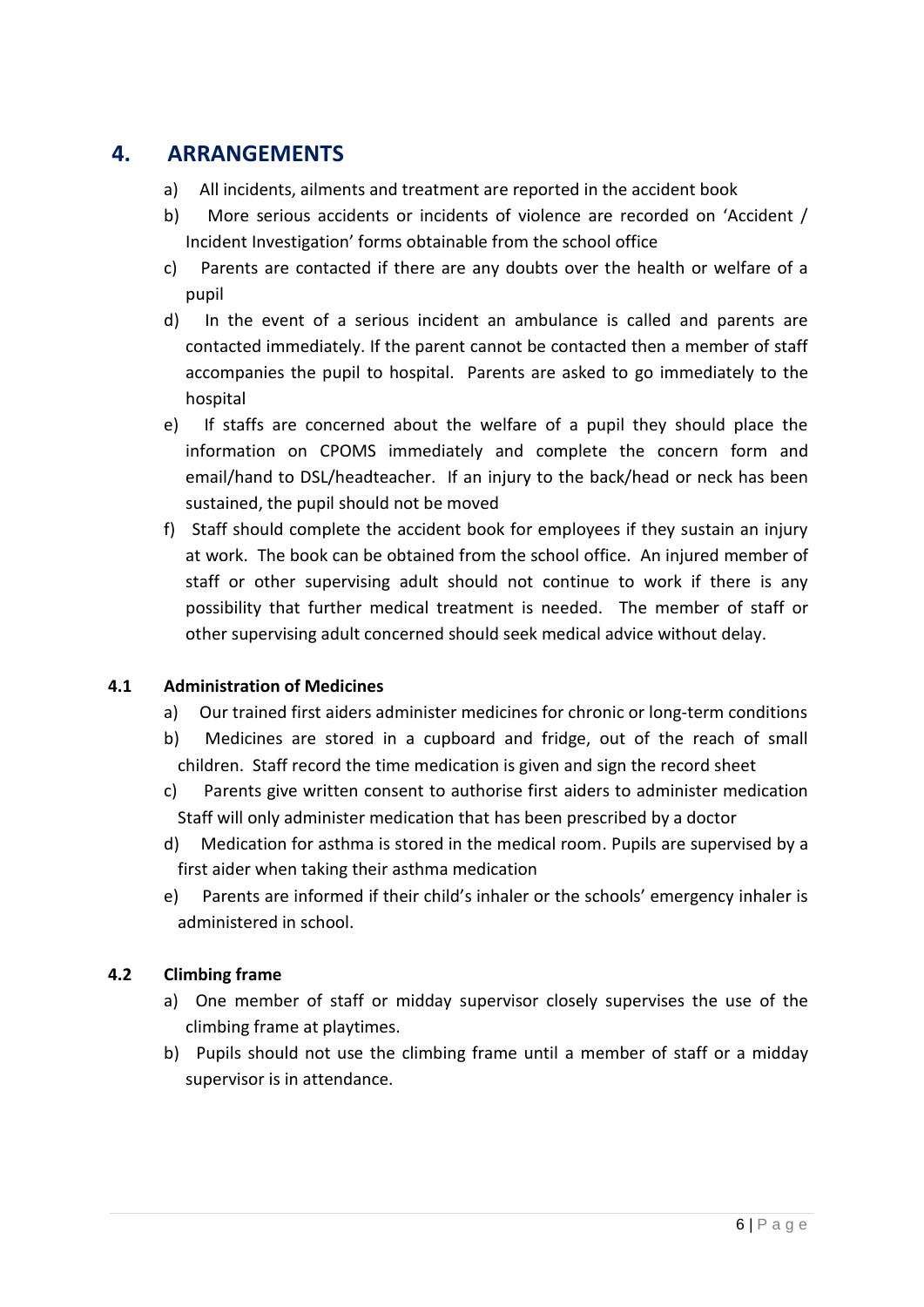# **4.3 Accidents and Incident Reporting**

- a) Any pupil complaining of illness or who has been injured is sent to the school office for the qualified first aiders to inspect and, where appropriate, treat
- b) If the climbing frame is used for extra playtime or Golden Time, then a member of staff should closely supervise it
- d) Pupils should not climb to the top of the posts and should not somersault over the bars
- e) Staff should regularly remind pupils of safe use.

# **4.5 Communication of Information to Users of the Premises**

4.5.1 Any persons booking accommodation at the school will receive a copy of this Health and Safety Policy from the administration officer.

# **4.6 Cooking**

- a) Cookers should not be used without essential fire precautions being immediately available e.g. fire blanket, fire extinguisher
- b) Staff should ensure pupils receive instructions and on the job training to enable them to be safe during a cooking activity.

# **4.7 Educational Visits**

- a) The headteacher and assistant headteacher are the Education Visits Co-ordinator (EVC) and has responsibility for ensuring staff have adhered to the school's 'Educational Visits Procedures' when organising a visit. All staff have an Evolve password
- b) Our procedures are based on the LBWF Guidance for Educational visits.

# **4.8 Electrical Testing**

4.8.1 All items of portable electrical apparatus and equipment in use at the school are inspected and checked annually. The next annual check is due January 2022.

# **4.9 Evacuation of the Building**

- a) Fire exits are clearly labelled
- b) Plans showing exit routes are displayed by the door of each classroom
- c) Fire alarm and fire doors are tested weekly by the site manager
- d) A fire drill is practised once a term and reported by the headteacher and reported to the board of trustees
- e) Fire appliances are checked annually.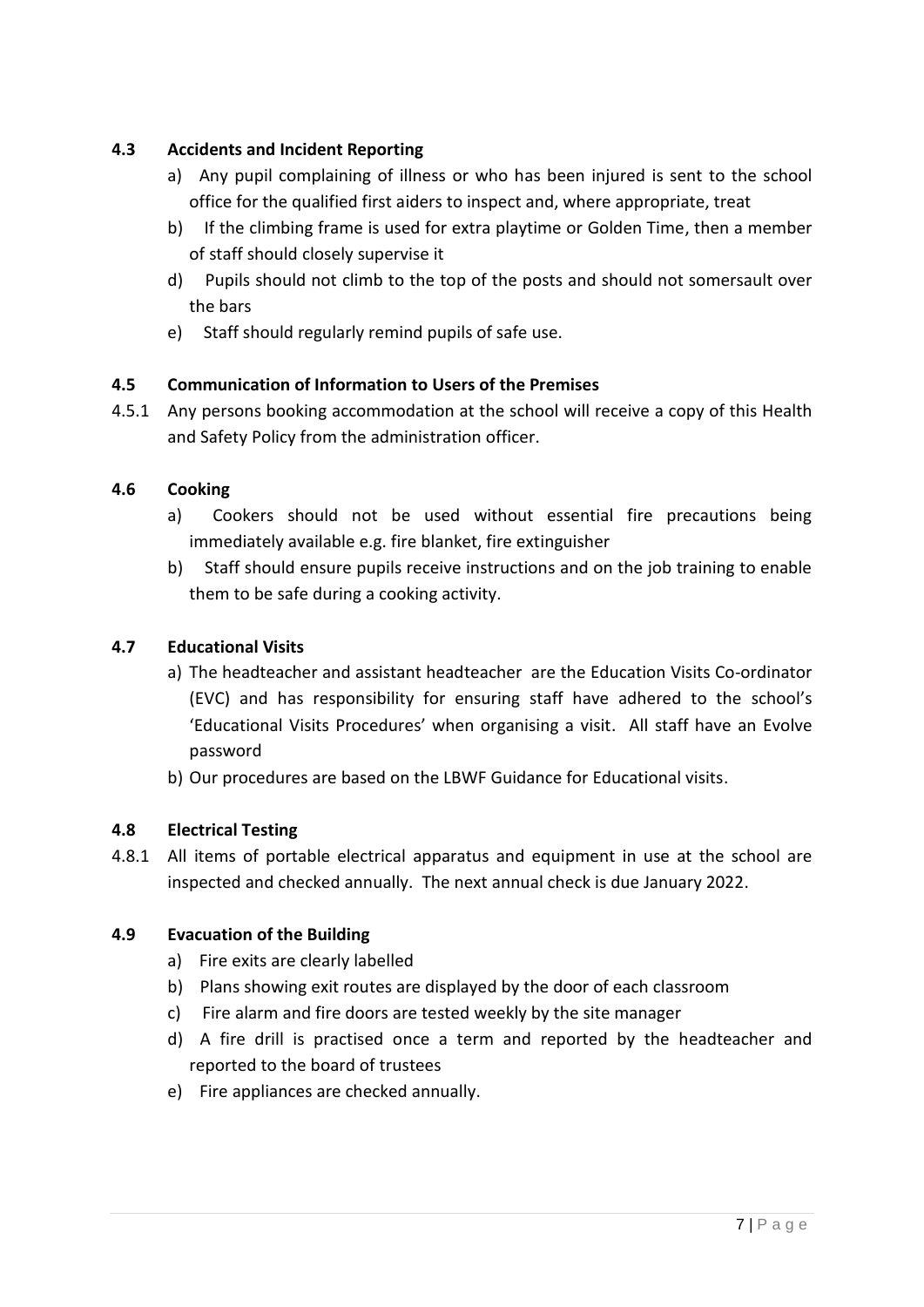# **4.10 First Aid Provision**

- a) The headteacher is responsible for ensuring that there is an adequate number of qualified first aiders. Their names are written in the medical policy/risk assessment and displayed throughout the school
- b) First aid is administered by the welfare officer in the medical room
- c) Portable first aid kits are taken on educational visits and are available from the welfare officer
- d) A qualified first aider will go on any educational visit
- e) The welfare officer will ensure the maintenance of the contents of the first aid boxes and other supplies
- f) All staff will be trained in any aspects of first aid deemed necessary e.g. asthma, epilepsy, the use of an epipen (training completed 4/09/20).

# **4.11 Head Injuries**

- a) Parents are informed of a head injury by telephone and an accompanying letter. The letter outlines the injury and symptoms to look out for
- b) First aiders ask office staff to contact parents by phone if they have concerns about the injury.

#### **4.12 Head Lice**

- a) If eggs are noticed in a pupil's hair a letter is sent home informing the pupil's parents
- b) A general letter is sent to the parents of all pupils in a class if there is a case of head lice in the class
- c) If lice are noticed in a pupil's hair the parents are contacted by telephone and asked to collect him/her from class.

#### **4.13 HIV**

- a) No person must treat a pupil who is bleeding, without protective gloves
- b) Protective gloves are stored in the classrooms and the school office
- c) Sponges and water buckets must never be used for first aid to avoid the risk of HIV contamination.

#### **4.14 Hot Drinks**

4.14.1 Staff should ensure that they only transport hot drinks around school at the times when children are not on the premises. Staff should not have hot drinks in the classroom. Please refer to the guidance given in Staff Handbook.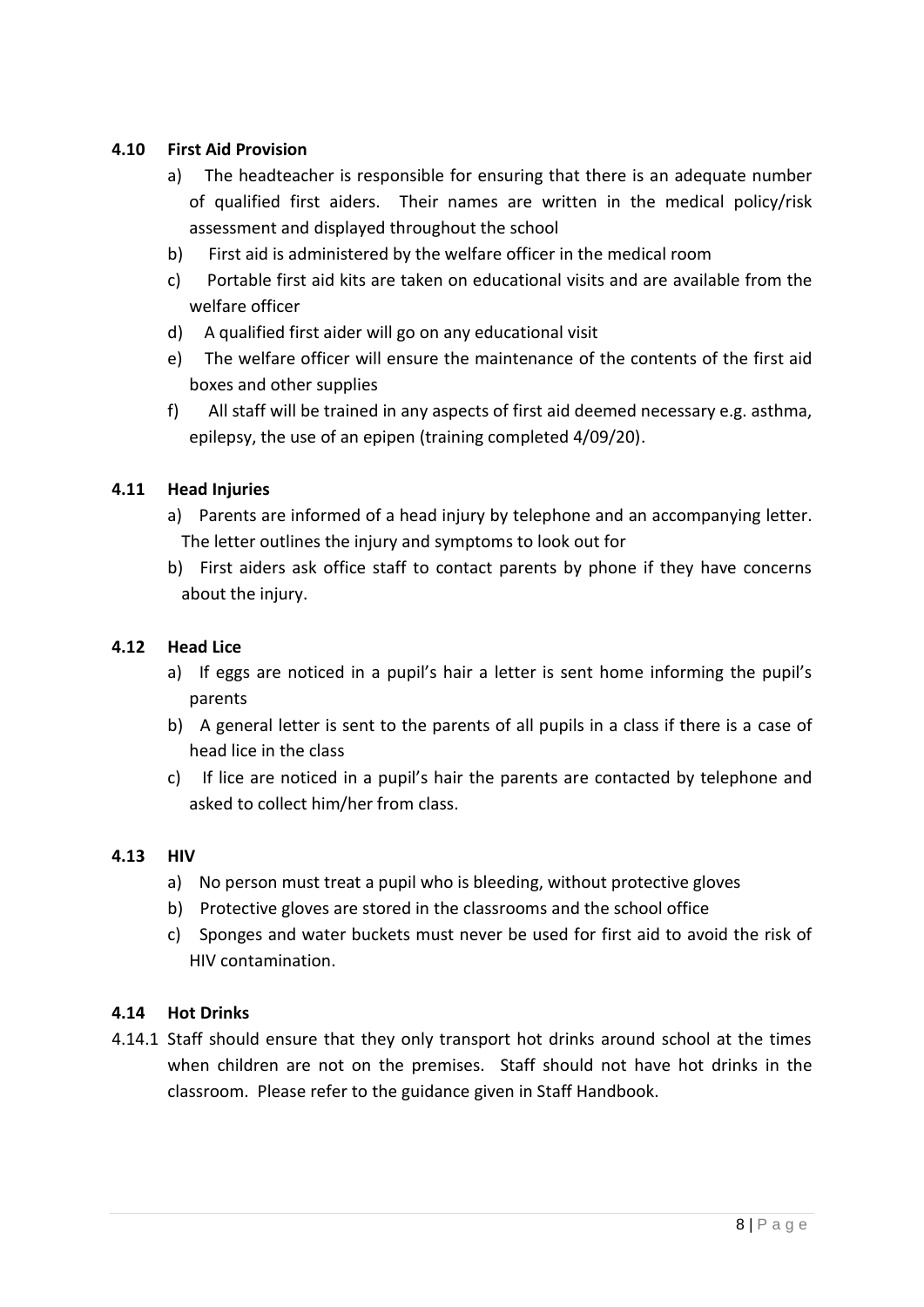# **4.15 Manual Handling**

4.15.1 Pupils, staff and any other supervising adults should only lift equipment and furniture within their own individual capability.

# **4.16 Movement around School**

- a) Pupils should walk around school in single file and stand in single file when waiting, adults to adhere to legislative social distancing rules
- b) No pupils should remain unsupervised in classrooms.

#### **4.17 On Site Vehicle Movements**

a) Car parking is separate to the school playground

b) Contractors come onto the premises when loading/unloading equipment and park outside the main entrance on the KS2 playground. They can only gain access by contacting a member of staff to open the gates for them

c) If the vehicle is present during playtime, it is supervised by a member of staff and remains stationary until all pupils are clear of the playground.

#### **4.18 PE Equipment**

4.18.1 Gymnastic equipment is checked annually by an accredited contractor and repaired or removed as appropriate. (Playdowns - last inspection 16/03/2021).

#### **4.19 PE Safe Practice**

4.19.1 Guidance on safe practice in PE is detailed in the school's 'Guidelines for Safe Practice in P.E held by each teacher.

#### **4.20 Playground**

- a) Staff actively encourages pupils to play safely and discourage fighting or other rough games
- b) Thirteen members of staff supervise the KS1 and KS2 playground during morning playtime
- c) We have twelve midday assistants on duty at lunchtime
- d) One member of staff or midday assistant should closely supervise the climbing frame when it is in use.

# **4.21 Pregnant Workers and Nursing Mothers**

4.21.1 The school will carry out a risk assessment in accordance with LA guidance. Appropriate action will be taken to ensure the individual is not exposed to any significant risks. Due to COVID -19 extra measures have been put in place.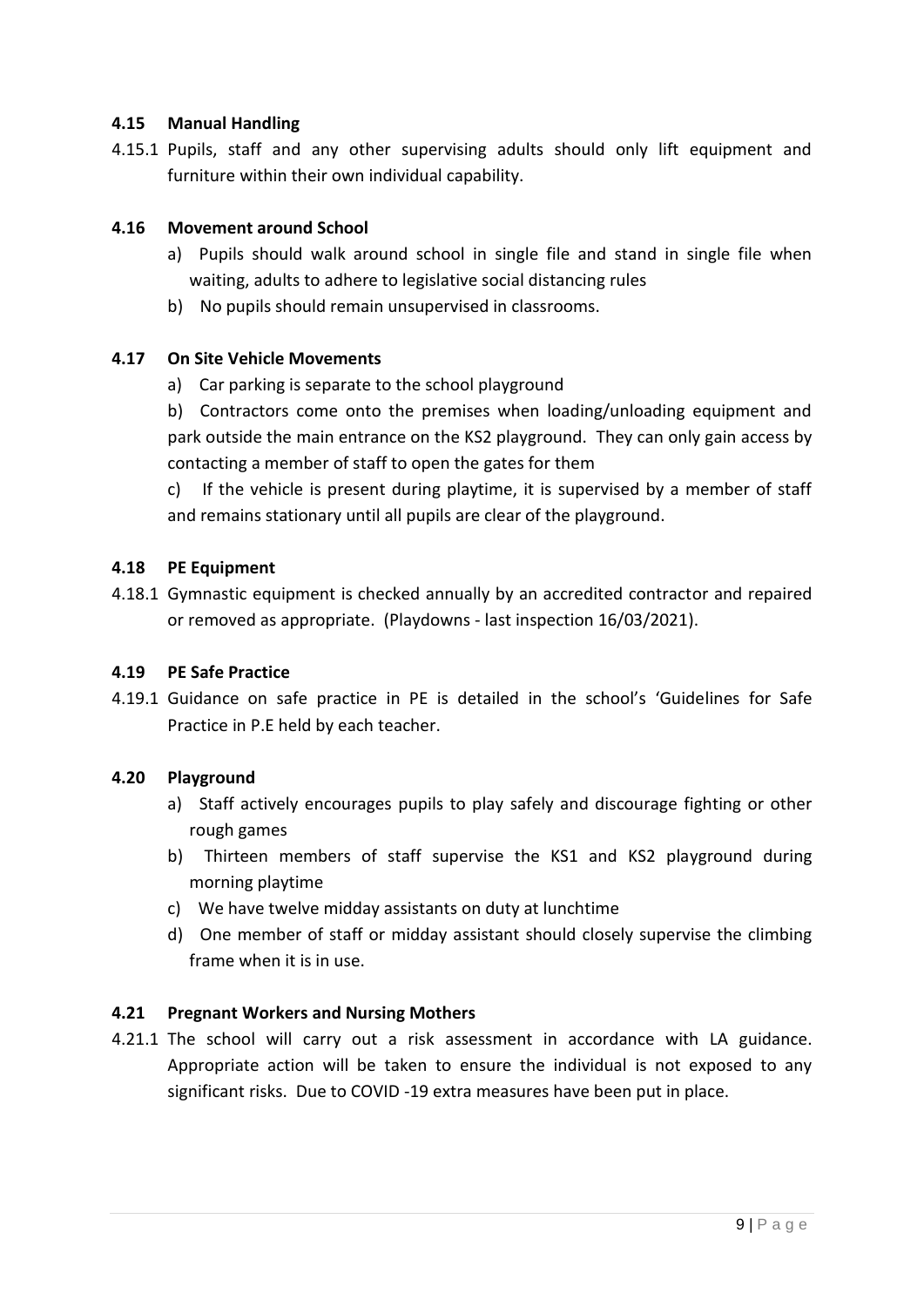#### **4.22 Safe Stacking and Storage**

14.4.1 Equipment should be stored at an appropriate level and position relative to its height, weight and bulk.

#### **4.23 Site Inspections**

- a) The site manager inspects the site as part of his daily routine
- b) Urgent matters are referred to the headteacher or SBM and actioned ASAP
- c) More routine matters are discussed at the termly premises meeting between the trustees and SBM and actioned accordingly
- d) The headteacher/SBM and site manager inspect the site on a half-termly basis
- e) The headteacher/SBM, site manager and health and safety representative conduct a termly health and safety survey and report back to the Audit/Risk, Premises and Personnel Committee
- f) The SBM and relevant staff conduct risk assessments on an annual basis or as and when necessary
- g) All significant matters are reported to the Audit/Risk, Premises and Personnel Committee.

#### **4.24 Slips, Trips and Falls**

a) It is unrealistic to expect pupils never to fall, especially at playtime. However, staff or other supervising adults should report any conditions considered hazardous e.g. uneven surfaces, holes, wet/slippery surfaces, worn carpet, trailing cables to the headteacher, administration officer or site manager.

#### **4.25 Swimming**

a) The use of Cathall Baths for swimming lessons and follows the LAs Policy Guidance Note. Swimming has just restarted

b) Swimming instruction is provided by qualified swimming instructors at the local leisure centre.

#### **4.26 Supervision of Pupils**

#### **4.27 Due to COVID -19 a member of SLT will be at each gate at specified times.**

a) Staff and other supervising adults should maintain good order and discipline, safeguarding their health and safety at all times

- b) No pupil should be left unsupervised
- c) Year 6 teachers should be in class when pupils come into class in the morning
- d) Staff should be punctual in collecting pupils from the playground
- e) The same duty of care applies when staff supervise pupils in after school clubs